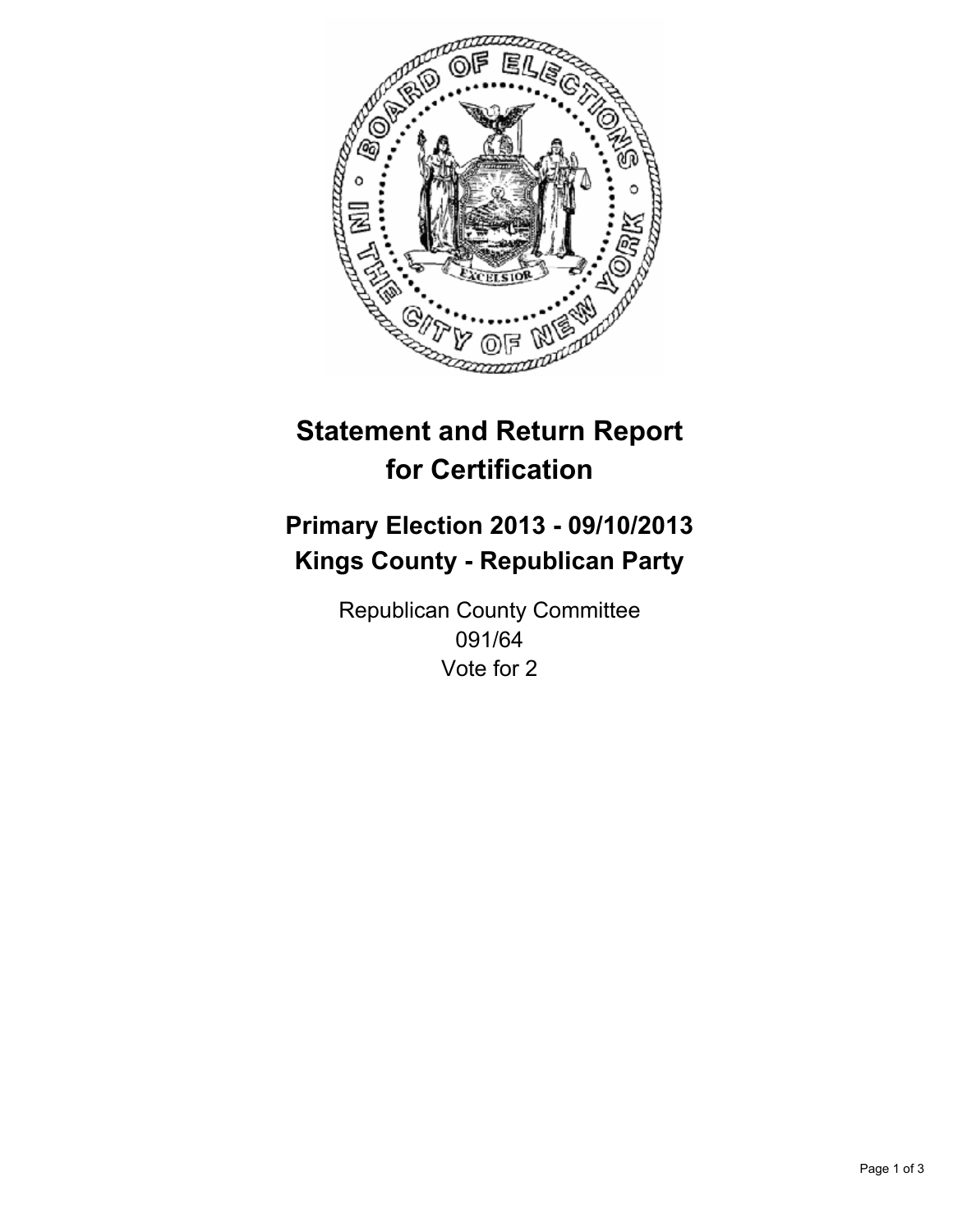

### **Assembly District 64**

| <b>EMERGENCY</b>         | 0        |
|--------------------------|----------|
| ABSENTEE/MILITARY        |          |
| <b>FEDERAL</b>           | 0        |
| SPECIAL PRESIDENTIAL     | $\Omega$ |
| <b>AFFIDAVIT</b>         | $\Omega$ |
| <b>COLLEEN E. GOLDEN</b> | 49       |
| MARIA A. COCHRANE        | 36       |
| MICHAEL A. CHOLEWKA      | 18       |
| PATRICIA A. CHOLEWKA     | 13       |
| <b>Total Votes</b>       | 116      |